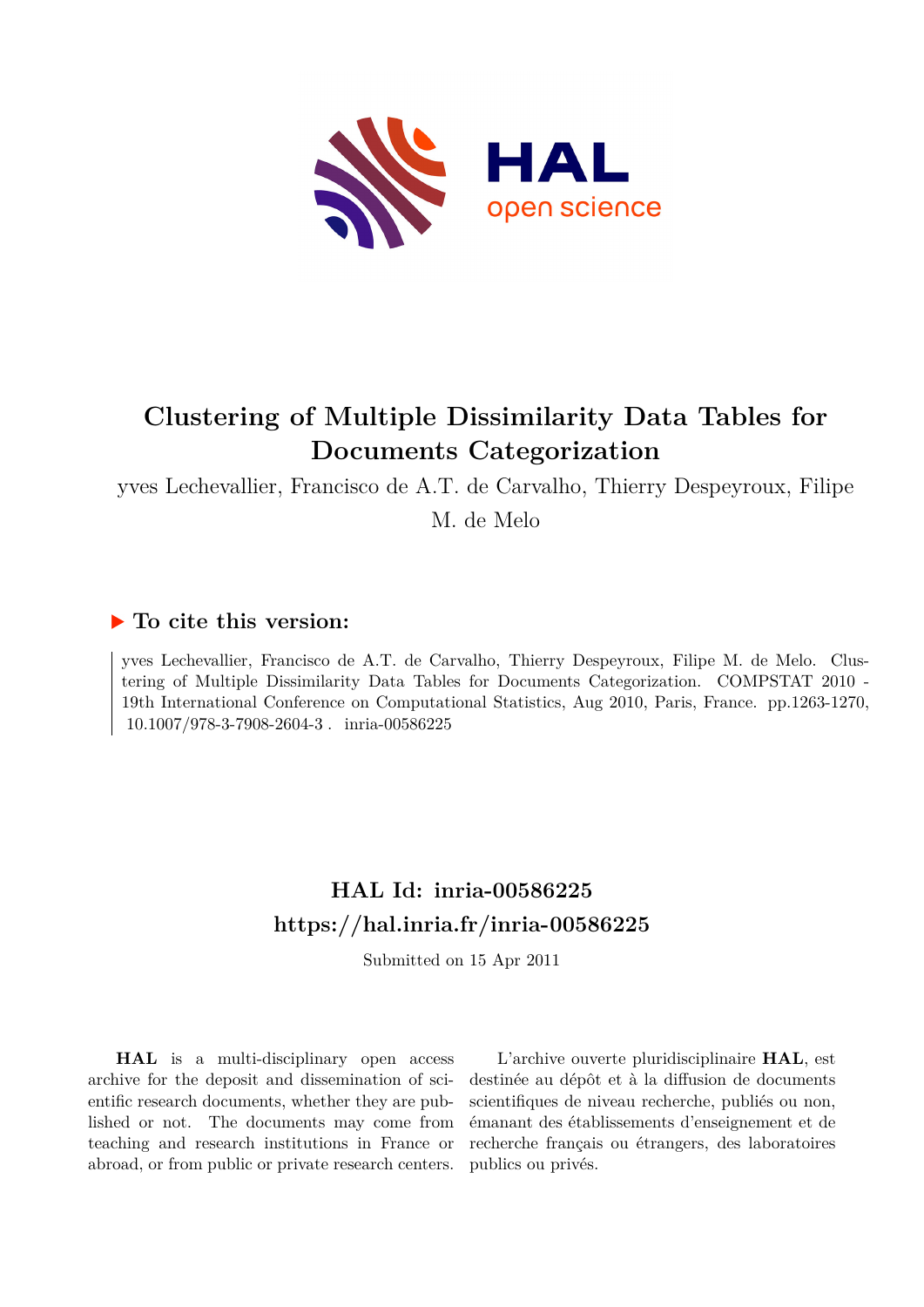# Clustering of Multiple Dissimilarity Data Tables for Documents Categorization

Yves Lechevallier<sup>1</sup>, Francisco de A. T. de Carvalho<sup>2</sup>, Thierry Despeyroux<sup>1</sup>, and Filipe M. de Melo<sup>2</sup>

<sup>1</sup> INRIA, Paris-Rocquencourt 78153 Le Chesnay cedex, France, {Yves.Lechevallier,Thierry.Despeyroux}@inria.fr <sup>2</sup> Centro de Informatica -CIn/UFPE Av. Prof. Luiz Freire, s/n -Cidade Universitaria, CEP 50740-540, Recife-PE, Brésil,  $\{fact, fmm\}$ @cin.ufpe.br

Abstract. This paper introduces a clustering algorithm that is able to partition objects taking into account simultaneously their relational descriptions given by multiple dissimilarity matrices. These matrices could have been generated using different sets of variables and a fixed dissimilarity function, using a fixed set of variables and different dissimilarity functions or using different sets of variables and dissimilarity functions. This method, which is based on the dynamic hard clustering algorithm for relational data, is designed to provided a partition and a prototype for each cluster as well as to learn a relevance weight for each dissimilarity matrix by optimizing an adequacy criterion that measures the fit between clusters and their representatives. These relevance weights change at each algorithm iteration and are different from one cluster to another. Experiments aiming at obtaining a categorization of a document data base demonstrate the usefulness of this partitional clustering method.

Keywords: Clustering Analysis, Relational Data, Documents Categorization

### 1 Introduction

Clustering is a popular task in knowledge discovering and it is applied in various fields including data mining, pattern recognition, computer vision, etc (Gordon (1999), Jain et al (1999)). Clustering methods aims at organizing a set of objects into clusters such that items within a given cluster have a high degree of similarity, while items belonging to different clusters have a high degree of dissimilarity. The most popular clustering techniques are hierarchical and partitioning methods. Partitioning methods seek to obtain a single partition of the input data into a fixed number of clusters. Such methods often look for a partition that optimizes (locally) an adequacy criterion function.

There are two common representations of the objects upon which clustering can be based : (usual or symbolic) feature data and relational data.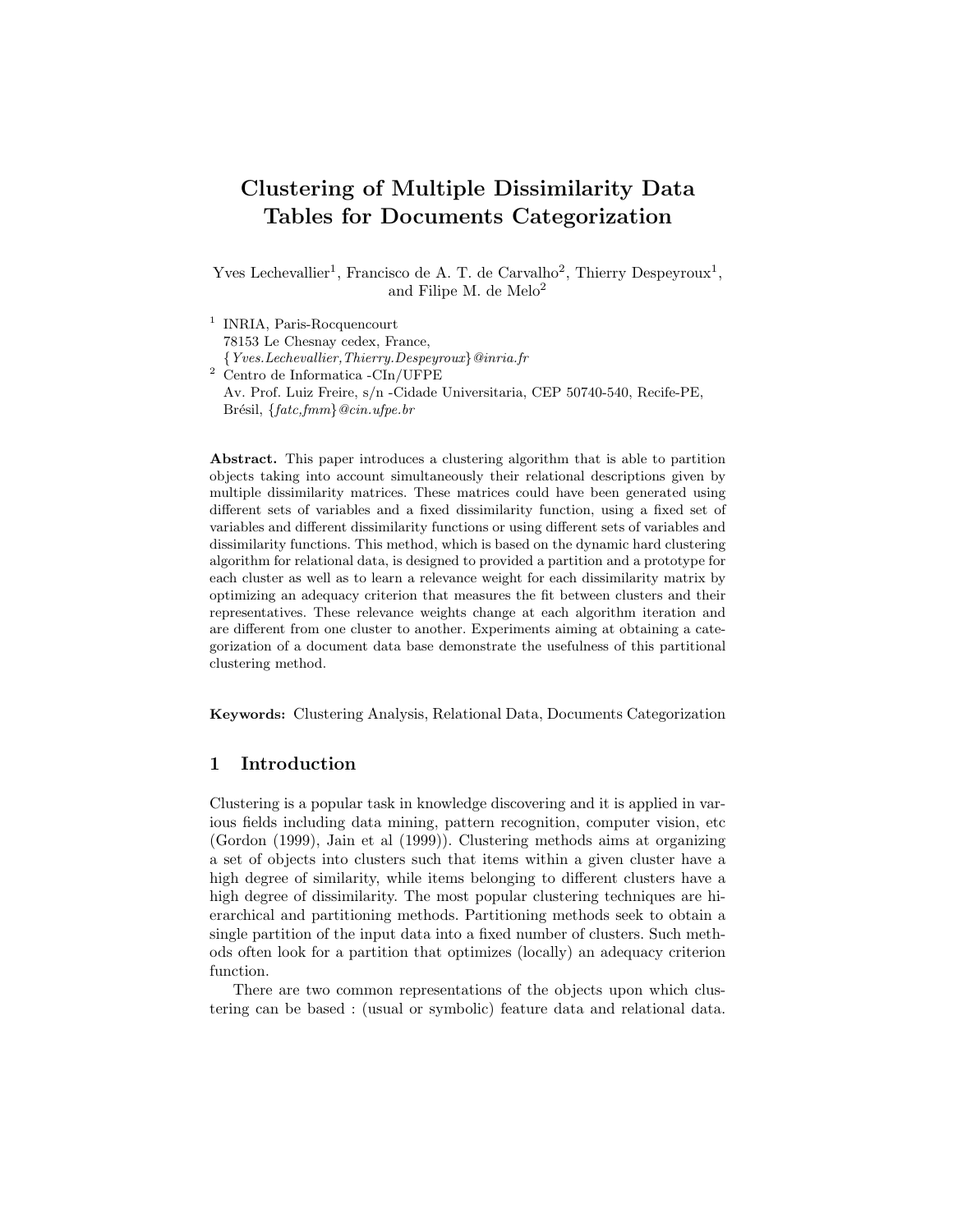#### 2 Lechevallier, Y. et al

When each object is described by a vector of quantitative or qualitative values the set of vectors describing the objects is called a feature data. When each (complex) object is described by a vector of sets of categories, intervals or weight histograms, the set of vectors describing the objects is called a symbolic feature data. Symbolic data has been mainly studied in Symbolic Data Analysis (SDA) (Bock and Diday (2000)). Alternatively, when each pair of objects is represented by a relationship, then we have relational data. The most common case of relational data is when we have (a matrix of) dissimilarity data, say  $R = [r_{il}]$ , where  $r_{il}$  is the pairwise dissimilarity (often a distance) between objects  $i$  and  $l$ .

This paper gives a clustering algorithm that is able to partition objects taking simultaneously into account their relational descriptions given by multiple dissimilaritity matrices. The main idea is to obtain a collaborative role of the different dissimilarity matrices (Pedrycz (2002)) in order to obtain a final consensus partition (Leclerc and Cucumel (1987)). These dissimilarity matrices could have been generated using different sets of variables and a fixed dissimilarity function (the final partition gives a consensus between different views (sets of variables) describing the objects), using a fixed set of variables and different dissimilarity functions (the final partition gives the consensus between different dissimilarity functions) or using different sets of variables and dissimilarity functions. Moreover, the influence of the different dissimilarity matrices is not equally important in the definition of the clusters in the final consensus partition. Thus, in order to obtain a meaningful partition from all dissimilarity matrices, it is necessary to learn cluster-dependent relevance weights for each dissimilarity matrix.

Frigui et al (2007) proposed CARD, a clustering algorithm that is able to partition objects taking into account multiple dissimilaritity matrices and that learns a relevance weight for each dissimilarity matrix in each cluster. CARD is mainly based on the well know fuzzy clustering algorithms for relational data RFCM (Hathaway et al (1989)) and FANNY (Kaufman and Rousseeuw (1990)).

The clustering algorithm given in this paper is designed to give a partition and a prototype for each cluster as well as to learn a relevance weight for each dissimilarity matrix by optimizing an adequacy criterion that measures the fit between clusters and their representatives. These relevance weights change at each algorithm iteration and are different from one cluster to another. However, this method is based on the dynamic hard clustering algorithm for relational data (Lechevallier (1974), De Carvalho et al (2008), De Carvalho et al (2009)) as well as on the dynamic clustering method based on adaptive distances (Diday and Govaert (1977), De Carvalho and Lechevallier(2009)). The adaptive dynamic clustering method gives a partition as well as a prototype for each cluster and learns a relevance weight for each variable in each cluster. In order to demonstrate the usefulness of this clustering algorithm,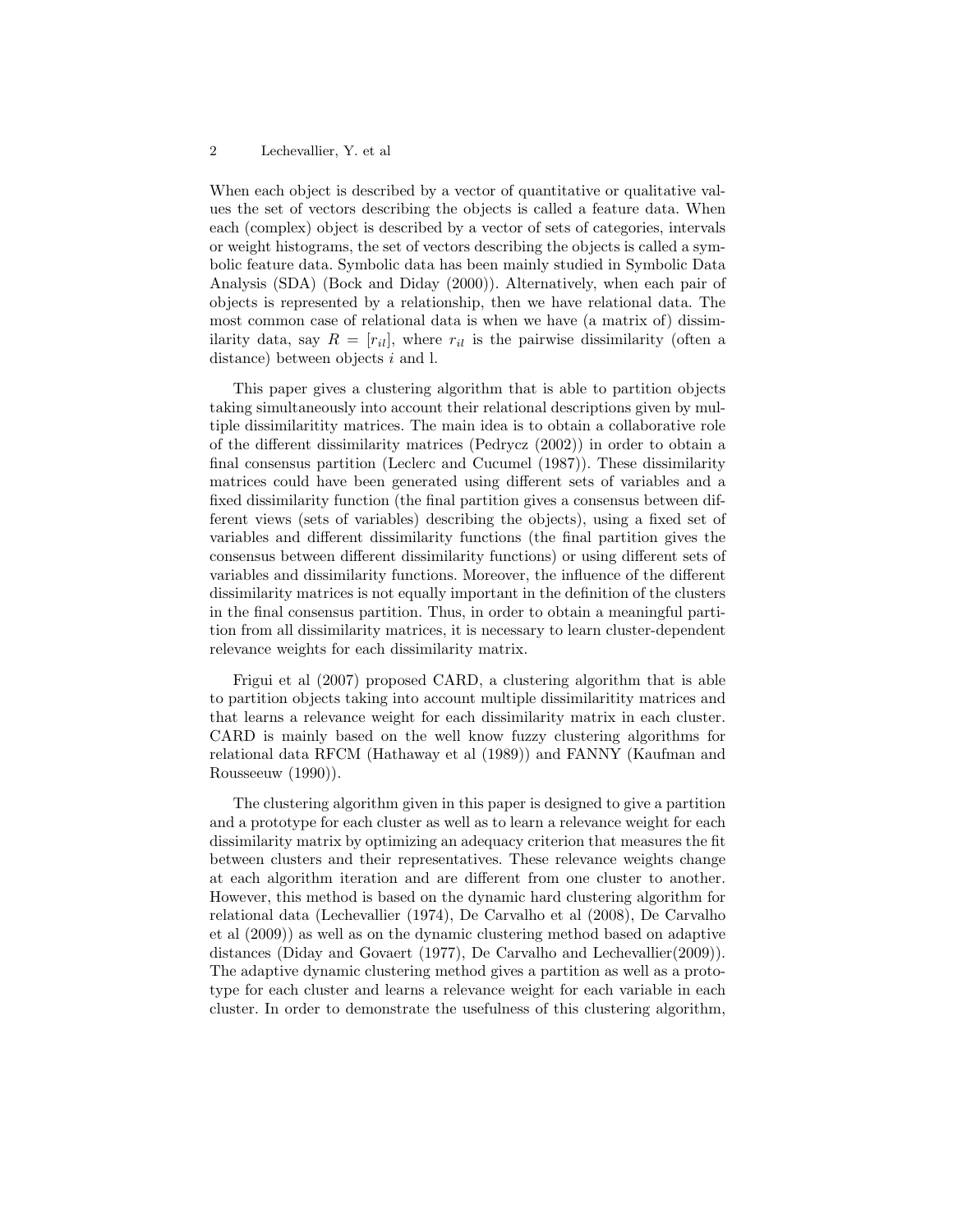experiments were designed in order to obtain a categorization of a document data base.

This paper is organized as follows. Section 2 presents a partitioning clustering algorithm based on multiple dissimilarity matrices. In order to illustrate the usefulness of this clustering method, section 3 shows the application of this algorithm in order to obtain a categorization of a document data base. Finally, section 4 presents the conclusions.

# 2 A Dynamic Clustering Algorithm Based on Multiple Dissimilarity Matrices

In this section, we introduce an extension of the dynamic clustering algorithm for relational data (De Carvalho et al (2008)) which is able to partition objects taking simultaneously into account their relational descriptions given by multiple dissimilaritity matrices.

Let  $E = \{e_1, \ldots, e_n\}$  be a set of n examples and let p dissimilarity  $n \times n$  matrices  $(D_1, \ldots, D_j, \ldots, D_p)$  where  $D_j[i, l] = d_j(e_i, e_l)$  gives the dissimilarity between objects  $e_i$  and  $e_l$  on dissimilarity matrix  $\mathbf{D}_i$ . Assume that the prototype  $g_k$  of cluster  $C_k$  belongs to the set of examples  $E$ , *i.e.*,  $g_k \in E \ \forall k = 1, \ldots, K.$ 

The dynamic hard clustering algorithm with relevance weight for each dissimilarity matrix looks for a partition  $P = (C_1, \ldots, C_K)$  of E into K clusters and the corresponding prototype  $g_k \in E$  representing the cluster  $C_k$ in  $P$  such that an adequacy criterion (objective function) measuring the fit between the clusters and their prototypes is locally optimized. The adequacy criterion is defined as

$$
J = \sum_{k=1}^{K} \sum_{e_i \in C_k} d^{(k)}(e_i, g_k) = \sum_{k=1}^{K} \sum_{e_i \in C_k} \sum_{j=1}^{p} \lambda_k^j d_j(e_i, g_k)
$$
(1)

in which

$$
d^{(k)}(e_i, g_k) = \sum_{j=1}^p \lambda_k^j d_j(e_i, g_k)
$$
 (2)

is the dissimilarity between an example  $e_i \in C_k$  and the cluster prototype  $g_k \in E$  parameterized by relevance weight vector  $\lambda_k = (\lambda_k^1, \ldots, \lambda_k^j, \ldots, \lambda_k^p)$ where  $\lambda_k^j$  is the weight between the dissimilarity matrix  $\mathbf{D}_j$  and the clusters  $C_k$ , and  $d_j(e_i, g_k)$  is the local dissimilarity  $d_j$  between an example  $e_i \in C_k$ and the cluster prototype  $g_k \in E$ .

The relevance weight matrix  $\lambda$  composed by K relevance weight vectors  $\lambda_k = (\lambda_k^1, \ldots, \lambda_k^j, \ldots, \lambda_k^p)$  changes at each iteration, *i.e.*, they are not determined absolutely, and are different from one cluster to another. Our clustering algorithm alternates the three following steps: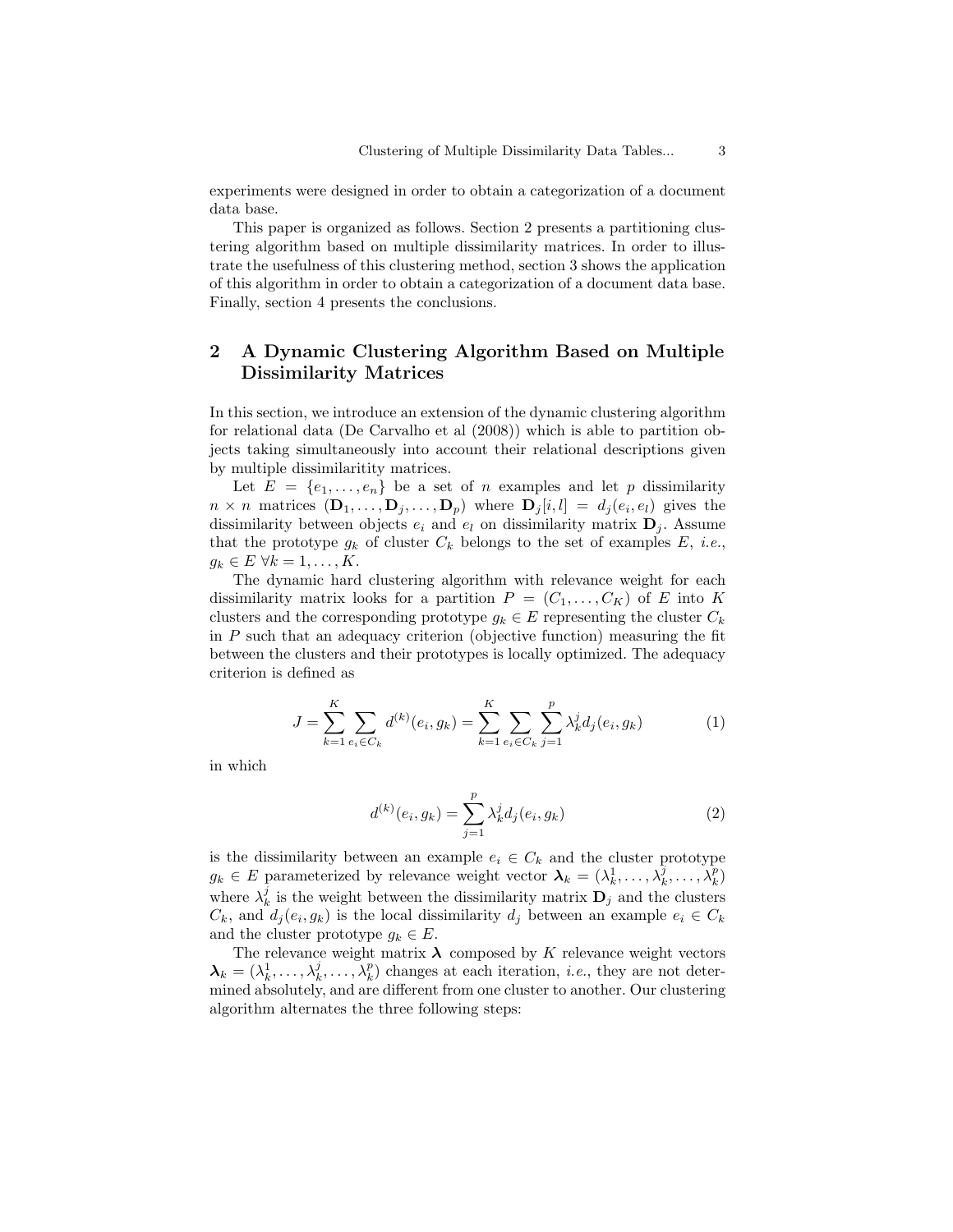4 Lechevallier, Y. et al

#### Step 1: Definition of the Best Prototypes

In this step, the partition  $P = (C_1, \ldots, C_K)$  of E into K clusters and the relevance weight matrix  $\lambda$  are fixed.

**Proposition 1.** *The prototype*  $g_k = e_l \in E$  *of cluster*  $C_k$ *, which minimizes the clustering criterion* J*, is computed according to:*

$$
l = \arg \min_{1 \le h \le n} \sum_{e_i \in C_k} \sum_{j=1}^p \lambda_h^j d_j(e_i, e_h)
$$
 (3)

#### Step 2: Definition of the Best Relevance Weight Matrix

In this step, the partition  $P = (C_1, \ldots, C_K)$  of E and the vector of prototypes  $\mathbf{g} = (g_1, \ldots, g_K)$  are fixed.

**Proposition 2.** The element j of the relevance weight vector  $\boldsymbol{\lambda}_k = (\lambda_k^1, \dots, \lambda_k^p)$ , which minimizes the clustering criterion *J* under  $\lambda_k^j > 0$  and  $\prod_{j=1}^p \lambda_k^j = 1$ , *is calculated by the following expression:*

$$
\lambda_k^j = \frac{\{\prod_{h=1}^p \left[ \sum_{e_i \in C_k} d_h(e_i, g_k) \right] \}^{\frac{1}{p}}}{\left[ \sum_{e_i \in C_k} d_j(e_i, g_k) \right]}
$$
(4)

#### Step 3: Definition of the Best Partition

In this step, the vector of prototypes  $\mathbf{g} = (g_1, \ldots, g_K)$  and the relevance weight matrix  $\lambda$  are fixed.

**Proposition 3.** *The cluster*  $C_k$ *, which minimize the criterion*  $J$ *, is updated according to the following allocation rule:*

$$
C_k = \{e_i \in E : d^{(k)}(e_i, g_k) < d^{(h)}(e_i, g_h) \forall h \neq k \}
$$
\n<sup>(5)</sup>

If the minimum is not unique,  $e_i$  is assigned to the class having the smallest *index*

It's easy to demonstrate that each preview step decreases the criterion J. The dynamic hard clustering algorithm with relevance weight for each dissimilarity matrix sets an initial partition and alternates three steps until convergence, when the criterion  $J(P, \lambda, g)$  reaches a stationary value representing a local minimum. This algorithm is summarized below.

#### The Dynamic Hard Clustering Algorithm with Relevance Weight Matrix

1. *Initialization*.

Fix the number  $K$  of clusters;

Randomly select K distinct objects  $g_k \in E$ ;

Set the Relevance Weight Matrix  $\boldsymbol{\lambda}$  where  $\boldsymbol{\lambda}_k = (\lambda_k^1, \dots, \lambda_k^p) = (1, \dots, 1);$ Assign each object  $e_i$  to the closest prototype in order to obtain the partition  $P = (C_1, \ldots, C_K)$  where  $C_k$  is constructed by the rule (5).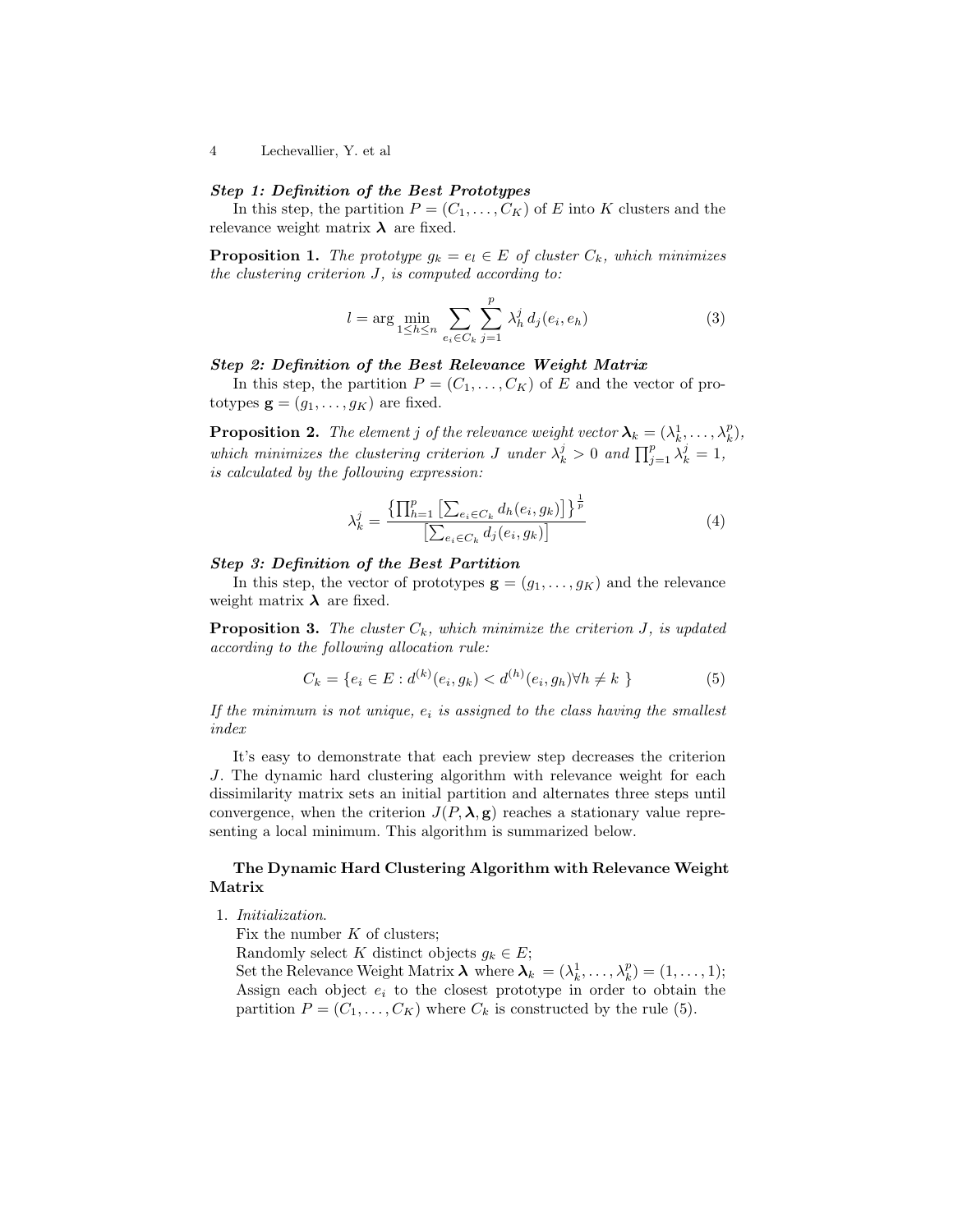2. *Step 1: definition of the best prototypes*.

The partition  $P = (C_1, \ldots, C_K)$  and the relevance weight matrix  $\lambda$  are fixed.

Compute the prototype  $g_k \in E$  of cluster  $C_k$  according to equation (3)

3. *Step 2: definition of the best relevance weight matrix*.

The vector of prototypes **g** and the partition  $P = (C_1, \ldots, C_K)$  are fixed. For each k compute the component of the weight vector  $\lambda_k$  according to equation (4)

4. *Step 3: definition of the best partition*.

The vector of prototypes **g** and the relevance weight matrix  $\lambda$  are fixed. Construct the new partition  $P' = (C'_1, \ldots, C'_K)$  with the rule given by (5) and control the convergence by:

- $test \leftarrow 0$ :
- for  $i=1$  to  $\boldsymbol{n}$  do

 $e_i$  belonged to the class  ${\cal C}_m$  and belongs to the winning cluster  ${\cal C}'_k$ if  $k \neq m$  then  $test \leftarrow 1$ ;

 $P \leftarrow P';$ 

5. *Stopping criterion*. If test = 0 then STOP, otherwise go to 2 (Step 1).

## 3 Application: document data base categorization

To illustrate the usefulness of the proposed clustering algorithm, we use it to categorize a document data base. The document data base is a collection of reports produced by every Inria (The French National Institute for Research in Computer Science and Control) research team in 2007. Research teams are grouped into scientific *themes* that do not correspond to an organizational structure (such as departments or divisions), but act as a virtual structure for the purpose of presentation, communication and evaluation. Choice of themes and team allocation are mostly related to strategic objectives and scientific closeness between existing teams, but also take in account some geographical constraints, such as the desire for a theme to be representative of most Inria centers. Our aim is to compare the categorization given automatically by the clustering algorithm introduced in this paper with the *a priori* expert categorization given by INRIA.

These reports are written in English. The sources are LaTeX documents, and are automatically translated into XML, then to HTML to be published on the Web. In the rest of the paper we implicitly refer to the XML version of the Activity Report. The logical structure of the RA is defined by an XML DTD with a few mandatory sections and some optional parts.

In this application we considered activity reports from 164 INRIA research teams in 2007. On each activity report, 4 sections have been selected to describe a research team: *overall objectives*, *scientific foundations*, *dissemination* and *new results*. The *overall objectives* part defines the research objectives and *scientific foundations* provides the scientific background followed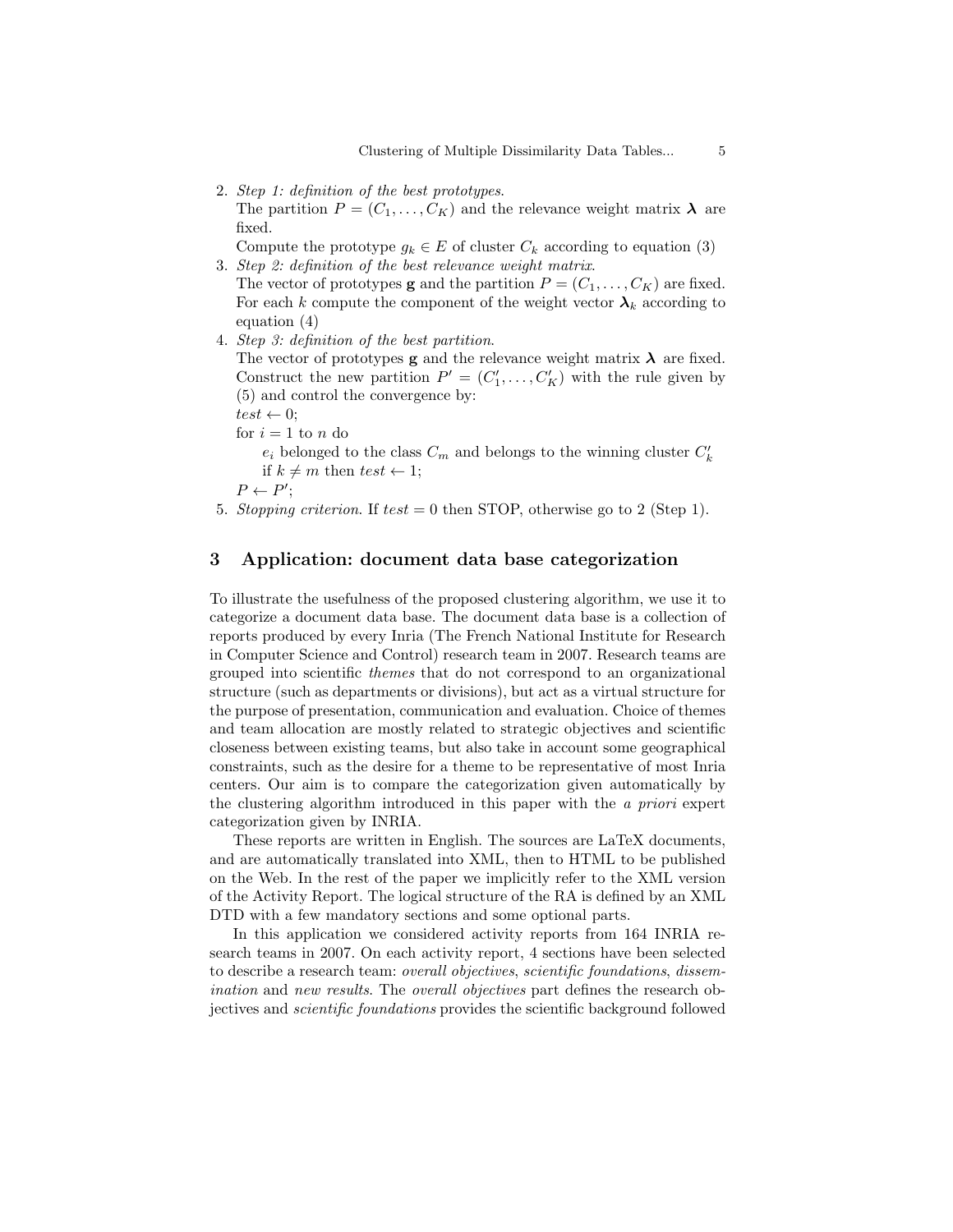

Fig. 1. INRIA research categorization and example of the Activity Report summary

by potential applications of the research domain. *Dissemination* includes any teaching activity, involvement with the research community (program committees, editorial boards, conference and workshop organization) and seminars. The *new results* includes the principal results obtained during this year.

From these activity reports we initially obtained 4 feature data tables, each table with 164 individuals (INRIA research team) described by the frequent words (categories) present in one of 4 variables The number of frequent words in *overall objectives* section is 220, 210 for *scientific foundations*, 404 for *dissemination* and 547 for *new results* sections. Each cell on a data table gives the frequency of a word for the considered activity report section and research team.

Then, 4 relational data tables have been obtained from the 4 feature data tables through a dissimilarity measure derived from the affinity coefficient (Barcelar-Nicolau (2000)). We assume that each individual is described by one set-valued variable ("presentation", etc.) which has  $m_j$  modalities (or categories)  $\{1, \ldots, m\}$ . An individual  $e_i$  is described by  $\mathbf{x}_i = (n_{i1}, \ldots, n_{im})$ where  $n_{ij}$  is the frequency of modality j. The dissimilarity between a pair of individuals  $e_i$  and  $e_{i'}$  is given by:

$$
d(\mathbf{x}_i, \mathbf{x}'_i) = 1 - \sum_{j=1}^m \sqrt{\frac{n_{ij}}{n_{i\bullet}} \frac{n_{i'j}}{n_{i'\bullet}}} \quad \text{where} \quad n_{i\bullet} = \sum_{j=1}^m n_{ij}.
$$

All these relational data tables were normalized according to their overall dispersion (Chavent (2005)) to have the same dispersion. This means that each dissimilarity  $d(\mathbf{x}_i, \mathbf{x}'_i)$  in a given relation data table has been normalized as  $\frac{d(\mathbf{x}_i, \mathbf{x}'_i)}{T}$  where  $T = \sum_{i=1}^n d(e_i, g)$  is the overall dispersion and  $g = e_l \in$  $E = \{e_1, \ldots, e_n\}$  is the overall prototype, which is computed according to  $l = argmin_{1 \leq h \leq n} \sum_{i=1}^{n} d(e_i, e_h).$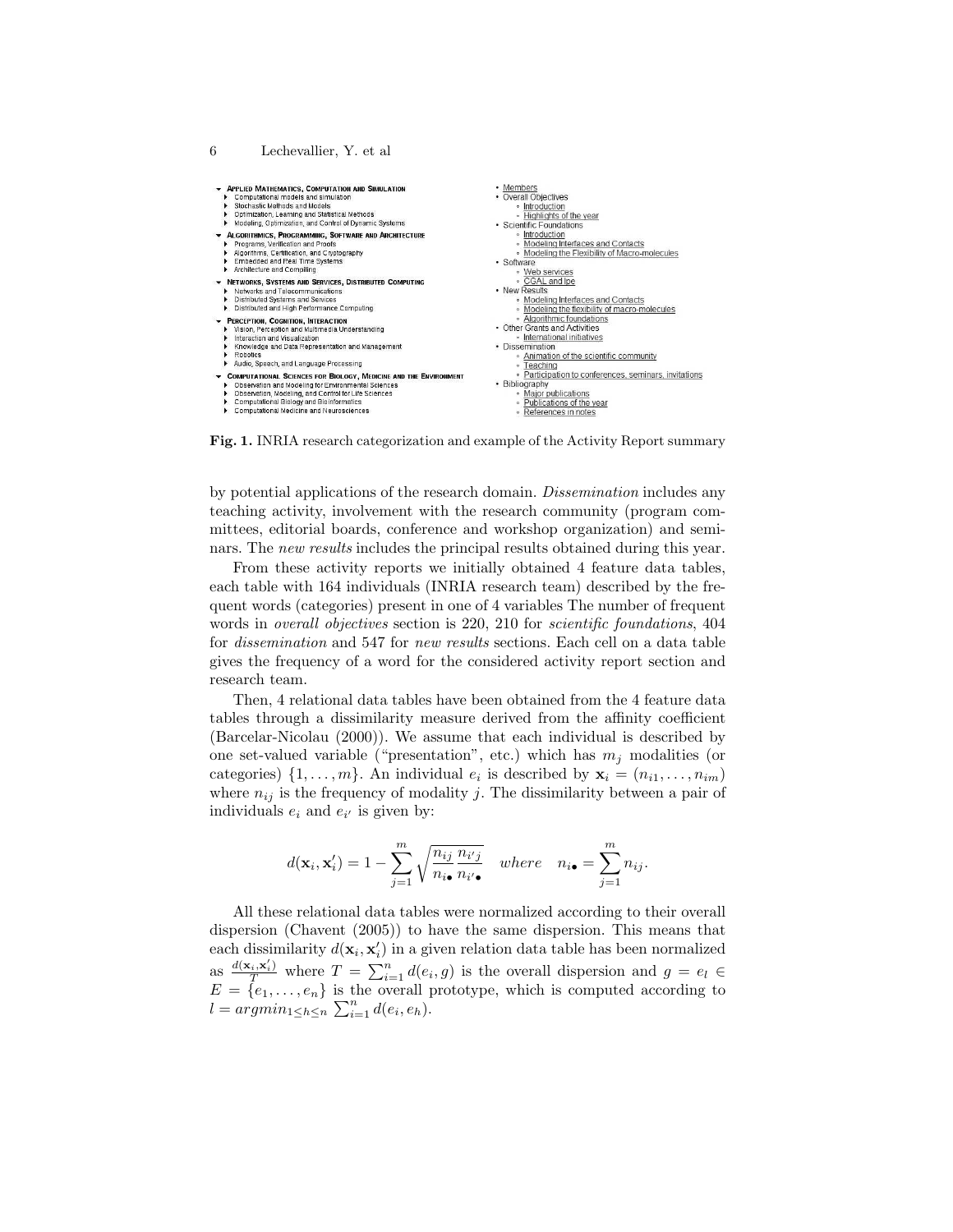#### 3.1 Results

The clustering algorithm has been performed simultaneously on these 4 relational data tables ("presentation", "foundation", "dissemination" and "bibliography") in order to obtain a partition in  $K \in \{1, \ldots, 15\}$ . For a fixed number of clusters  $K$ , the clustering algorithm is run 100 times and the best result according to the adequacy criterion is selected.

In order to determine the number of clusters, we used the approach described by Da Silva (2009), which consists on the choice of the peaks on the graph of the "second order differences" of the clustering criterion (equation (1)):  $J^{(K-1)} + J^{(K+1)} - 2J^{(K)}$ ,  $K = 2, ..., 14$ . According to this approach, we fixed the number of clusters in 4 and 9.

The 4-cluster and the 9-cluster partitions obtained with this clustering algorithm were compared with the INRIA research team categorization 5-class partition known a priori. The 5-class a priori categorization is as follows: "Applied Mathematics, Computation and Simulation (M)", "Algorithmics, Programming, Software and Architecture (A)", "Networks, Systems and Services, Distributed Computing (N) ", "Perception, Cognition, Interaction (P)" and "Computational Sciences for Biology, Medicine and the Environment (C)". These 5 categories are themselves divided into several sub-categories. In many points we retrieve in the 9-cluster partition the categorization done a priori by INRIA. For example the sub-category "Networks and Telecommunications" of N fits exactly in one cluster. The two sub-categories "Distributed Systems and Services" and "Distributed and High Performance Computing" are merged into a unique cluster, indicating that from the language used point of view the distinction between these two categories is artificial. Some teams have also migrate. For example it seems that the language used in Cryptography (that is part of A in the a priori categorization) is closer to the language used in math (M). Looking at the 4-cluster partition, some migrations are also clearly detected, which have a political sense, in particular when the concerned team is found in a cluster corresponding to the "right" category in a former categorization done by INRIA. Finally, is seems that teams in the C category share the same language as teams in M or in P stressing the fact that in the activity report the weight of the scientific foundations is important, and this fact showing up in both partitions is however clearer in the 4-cluster partition than in the 9-cluster one.

### 4 Concluding Remarks

This paper introduced a clustering algorithm that is able to partition objects taking into account simultaneously their relational descriptions given by multiple dissimilaritity matrices. These matrices could have been generated using different sets of variables and dissimilarity functions. This algorithm provides a partition and a prototype for each cluster as well as a relevance weight for each dissimilarity matrix by optimizing an adequacy criterion that